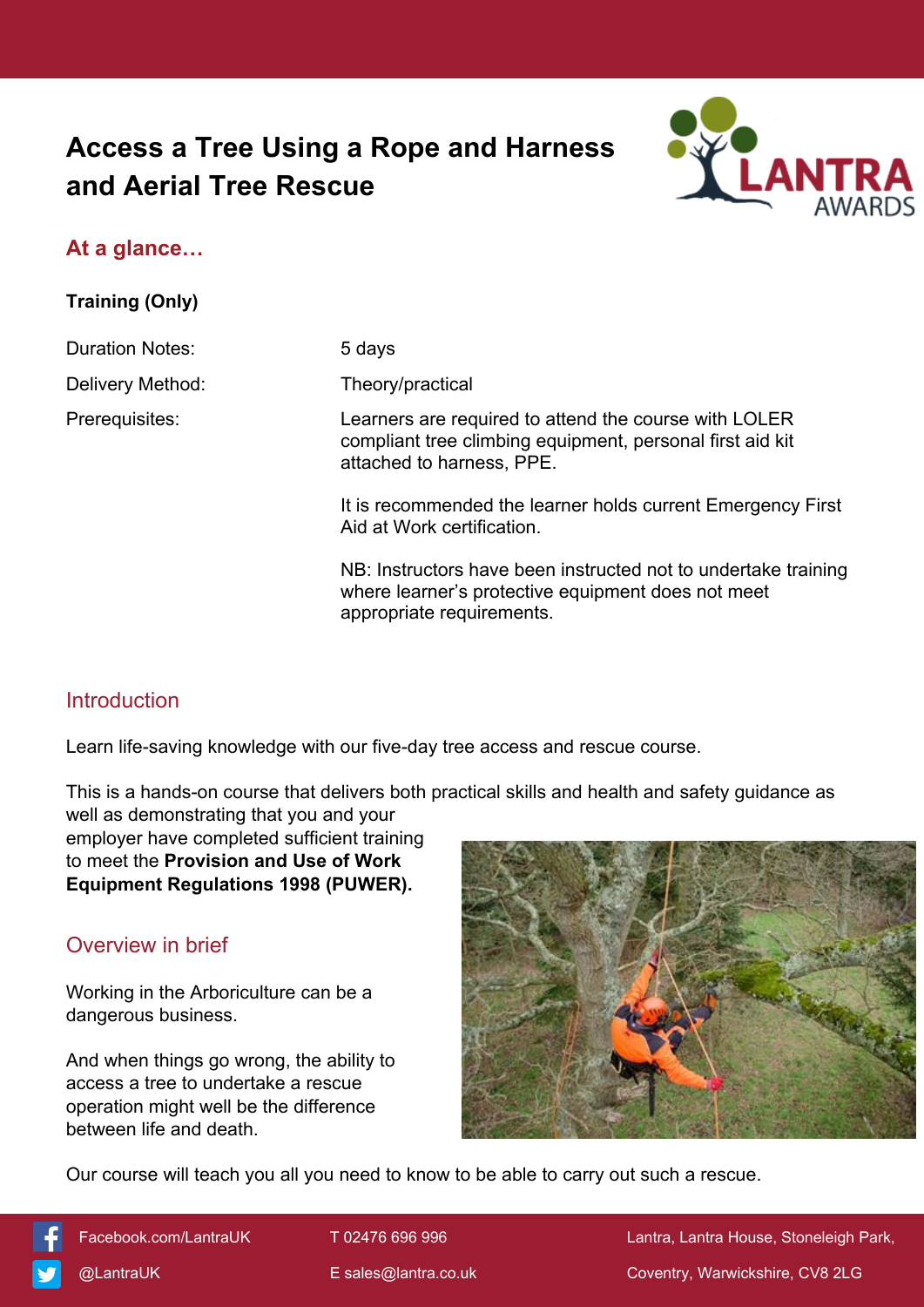Complete it and you can move on to the Level 2 Award in Accessing a Tree Using a Rope and Harness or the Level 3 Award in Aerial Tree Rescue Operations.



#### The finer details

Our course is for people aged 16 and above.

It involves a mix of theory and practical sessions.

You'll be taught the essential safety guidelines, equipment, inspection and planning needed to access a tree.

You'll then move on to learning the skills required to carry out a successful rescue.

#### **Course sessions:**

- Health and safety legislation and guidelines
- Tree climbing equipment
- Visual tree inspection
- Rope configurations
- Access techniques and work positioning principles
- Final anchor point and work positioning techniques
- Use a flip-line and climbing irons (spikes)
- Storing equipment.

Worth noting: You must be physically fit, and not suffering from vertigo or similar conditions, to be eligible.

You'll also need to be free from any medication that could affect your safety.

You might need to have undergone certain training and/or assessment to qualify for our course. If you're not sure, please seek advice from your Lantra Awards training provider.

#### Who should attend?

This course is for people who are already working in, or are looking to work in, one of the following industries: Arboriculture, Forestry, Woodland industries, Local authorities, Conservation.

Please be aware that to take this course, you must be physically fit and not suffering from vertigo or similar conditions.

You must also be free from medication that could affect your safety.